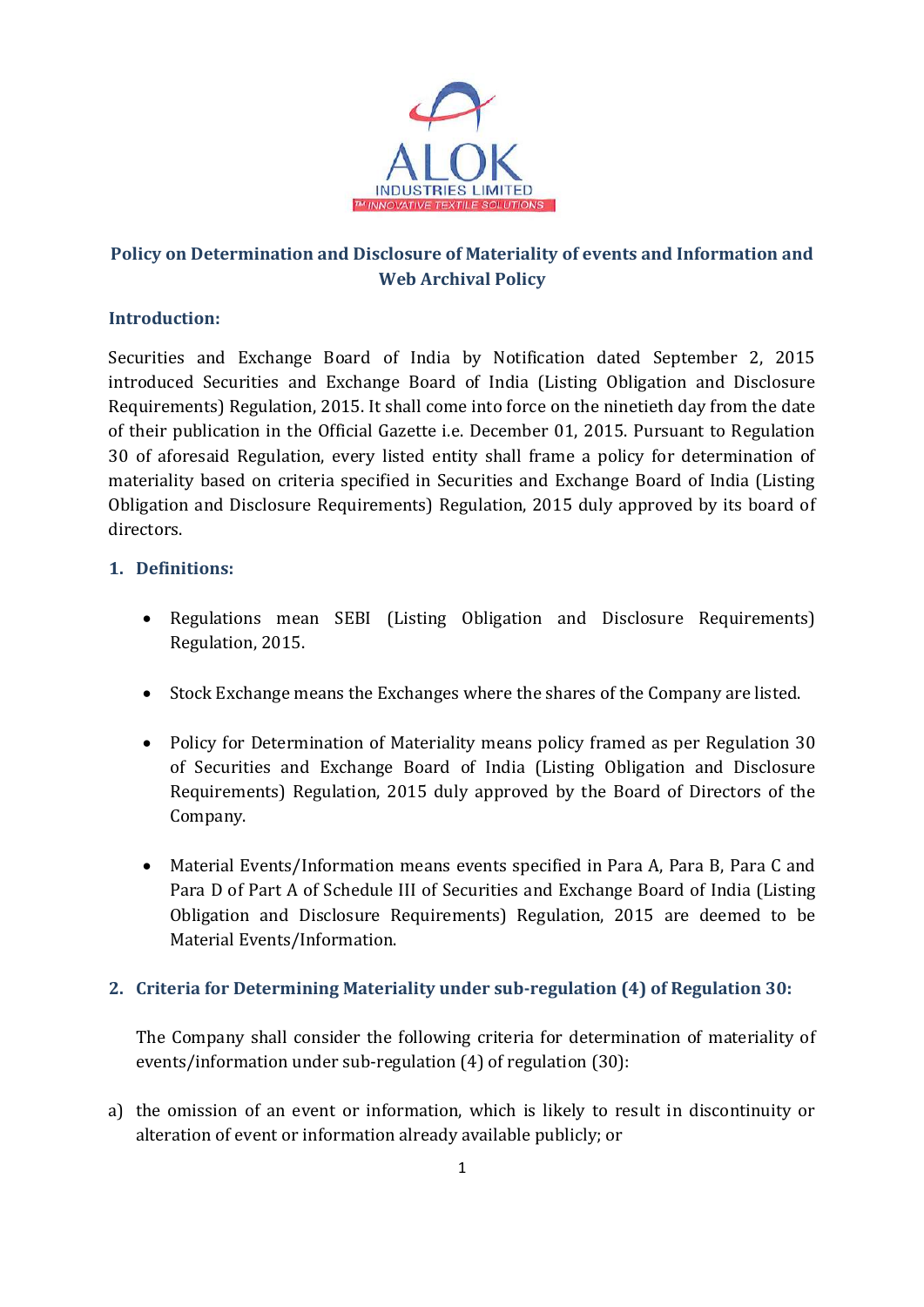

- b) the omission of an event or information is likely to result in significant market reaction if the said omission came to light at a later date;
- c) in case where the criteria specified in above in sub-clauses (a) and (b) are not applicable, an event/information may be treated as being material, if in the opinion of the board of directors of the listed entity, the events information is considered material.

#### 3. Policy Statement:

To make disclosures of any events or information which, in the opinion of the Board of Directors of the Company are material to the Stock Exchange(s).

#### 4. Material Events

- a. The event/information detailed in Annexure 1 hereto shall be deemed to be material event/information.
- b. The event/information detailed in Annexure II hereto shall be determined by the Board of Directors to be material event/information on application of criteria for determining materiality.
- c. Any other information/event viz. major development that is likely to affect business, e.g. emergence on new technologies, expiry of patents, any changes of accounting policy that may have a significant impact on the accounts, etc. and brief details thereof and any other information which is exclusively known to the Company which may be necessary to enable the holders of securities of the company to appraise its position and to avoid the establishment of false market in such securities.
- d. Without prejudice to the generality of para (a), (b) and (c) above, the Company may make disclosure of event /information as specified by the Board from time to time.

The company may on its own initiative also, confirm or deny any reported events or information to stock exchange(s).

Where an event occurs or information is available with the company, which has not been indicated in Schedule — 1 or Schedule - II, but which may have material effect on it, the company shall make adequate disclosure in regard thereof to the stock exchange(s).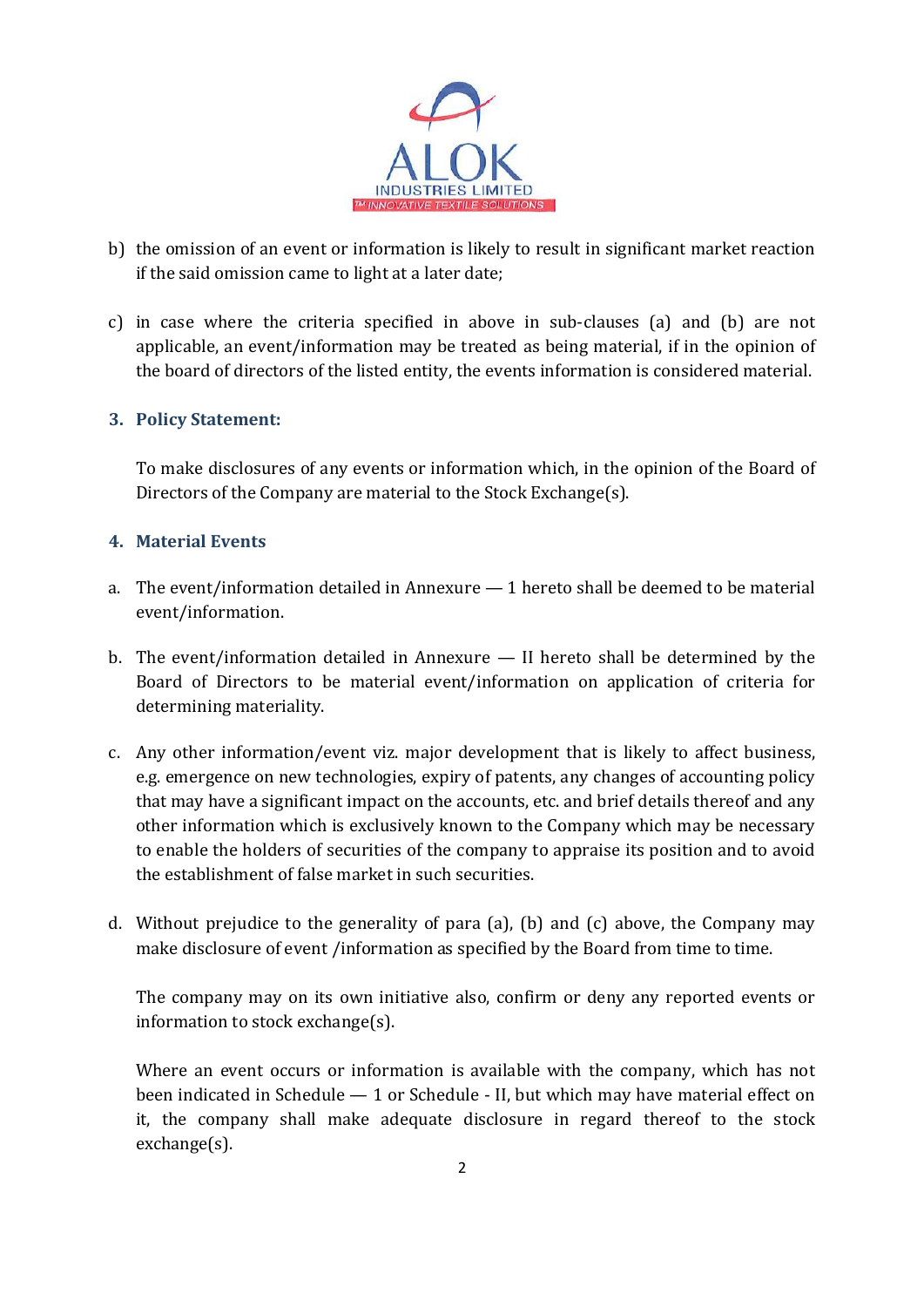

## 5. Board to authorise Key Managerial Personnel to determine materiality of event and making disclosure:

Pursuant to Regulation 30 (5), the contact details of the Key Managerial Personnel authorised for the purpose of determining the materiality of event or information are as under:

| Sr. | Name &                                           | <b>Postal Address</b>                     | Contact  | <b>Email Id</b>              |
|-----|--------------------------------------------------|-------------------------------------------|----------|------------------------------|
| No. | <b>Designation</b>                               |                                           | No.      |                              |
| 1.  | Mr. Sunil O.<br>Khandelwal-<br>Manager           | Peninsula Business                        | $022 -$  | sunil.khandelwal@alokind.com |
|     |                                                  | Park, Tower B,                            | 61787000 |                              |
|     |                                                  | $2nd$ & $3rd$ Floor, G. K.                |          |                              |
|     |                                                  | Marg,<br>Parel,<br>Lower<br>Mumbai 400013 |          |                              |
| 2.  | Mr.<br>Bijay                                     | Peninsula Business                        | $022 -$  | bijay.agrawal@ril.com        |
|     | Agrawal-<br>Chief<br>Financial<br>Officer        | Park, Tower B,                            | 61787000 |                              |
|     |                                                  | $2nd$ & $3rd$ Floor, G. K.                |          |                              |
|     |                                                  | Marg,                                     |          |                              |
|     |                                                  | Parel,<br>Lower                           |          |                              |
|     |                                                  | Mumbai 400013                             |          |                              |
| 3.  | Hitesh<br>Mr.<br>Kanani-<br>Company<br>Secretary | Peninsula Business                        | $022 -$  | hitesh.kanani@alokind.com    |
|     |                                                  | Park, Tower B,                            | 61787000 |                              |
|     |                                                  | 2nd & 3rd Floor, G. K.                    |          |                              |
|     | and                                              | Marg,                                     |          |                              |
|     | Compliance                                       | Parel,<br>Lower                           |          |                              |
|     | Officer                                          | Mumbai 400013                             |          |                              |

## 6. Time Limit of making disclosure of material events :-

Pursuant to Sub-Regulation (6) of Regulation 30 of Securities and Exchange Board of India (Listing Obligation and Disclosure Requirements) Regulation, 2015 the company shall first disclose to stock exchange(s) of all events, as specified in Annexure - I, or information as soon as reasonably possible and not later than twenty four hours from the occurrence of event or information.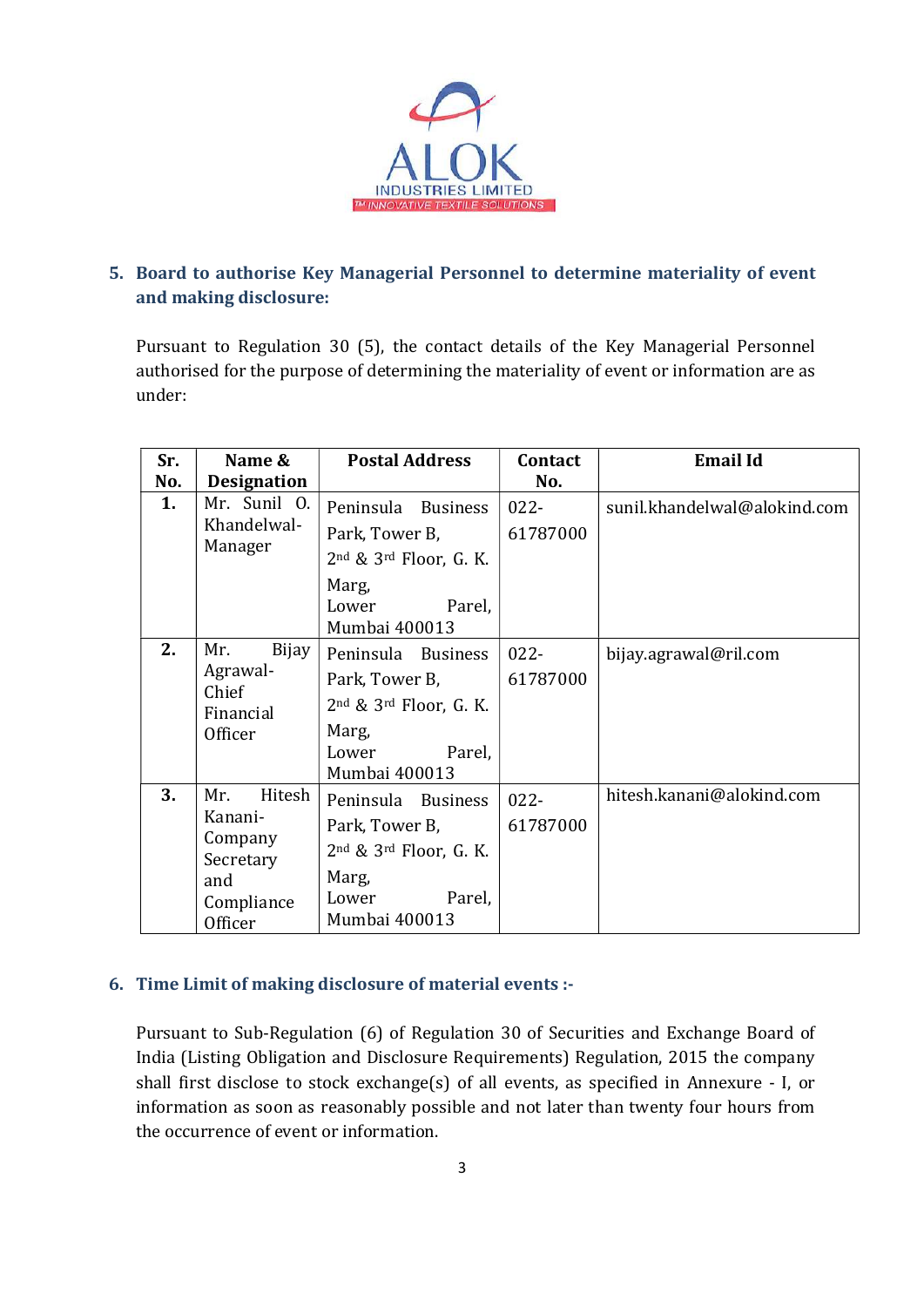

Provided that in case the disclosure is made after twenty four hours of occurrence of the event or information, the Company shall, along with such disclosure provide explanation for delay.

Provided further that disclosure with respect to events specified in Para 4 of Annexure - I shall be made within thirty minutes of the conclusion of the Board Meeting.

The company shall disclose to stock exchange(s) of all events, as specified in Annexure - II, or information as soon as reasonably possible and not later than forty eight hours from the occurrence of event or information.

The Company shall, with respect to disclosure made in accordance with this policy, make disclosure updating material development on a regular basis till such time the event is resolved /closed, with relevant explanation.

#### 7. Disclosure on website:-

The company shall disclose on its website all such events or information which has been disclosed to stock exchange(s) in accordance with this policy, and such disclosure shall be hosted on the website of the company for minimum period of five years and thereafter as per the archival policy of the company, as disclosed on its website.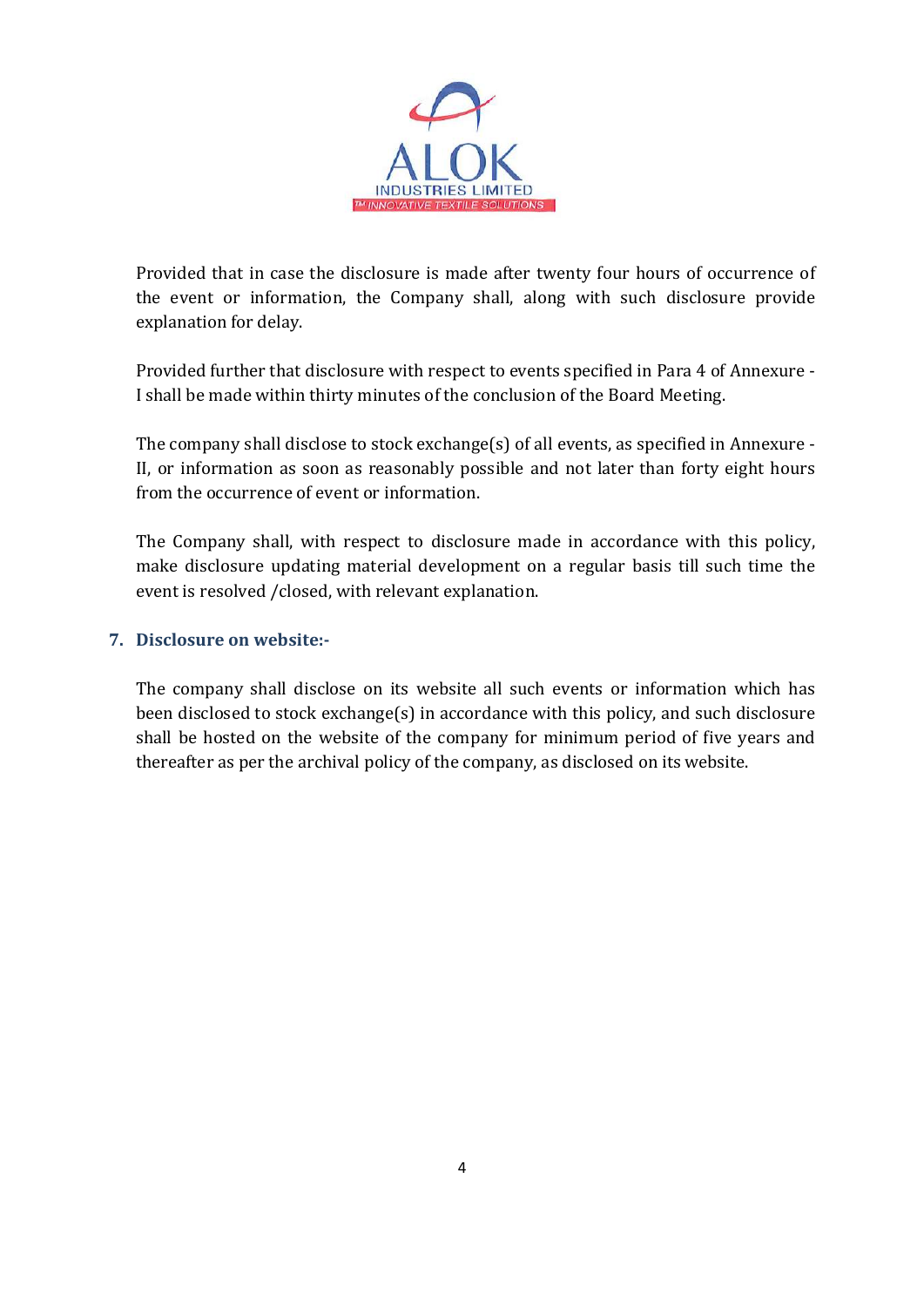Annexure-I



# Events /Information deemed to be material upon occurrence of which Company shall make disclosure to stock exchange(s):

1. Acquisition(s) (including agreement to acquire), Scheme of Arrangement (amalgamation/merger/demerger/ restructuring), or sales or disposal of any units(s), division(s) or subsidiary of the listed entity or any other restructuring.

Explanation- For the purpose of this sub-para, the word 'acquisition' shall mean-

- (i) acquiring control, whether directly or indirectly; or,
- (ii) acquiring or agreeing to acquire shares or voting rights in, a company, whether directly or indirectly, such that- (a) the listed entity holds share or voting rights aggregating to five percent or more of the shares or voting rights in the said company, or; (b) there has been a change in holding from the last disclosure made under sub-clause (a) of clause (ii) of the Explanation to this sub-para and such change exceeds two percent of the total shareholding or voting rights in the said company.
- 2. Issuance or forfeiture of securities split or consolidated of shares, buyback of securities, any restriction on transferability of securities or alteration in terms or structure of existing securities including forfeiture, reissue of forfeited securities, alteration of calls, redemption of securities etc.
- 3. Revision in Ratings(s).
- 4. Outcome of meeting of the board of director: The Company shall disclose to the Exchange(s), within 30 minutes of the closure of the meeting, held to consider the following:

(a) dividends and/or cash bonuses recommended or declared or the decision to pass any dividend and the date on which dividend shall be paid /dispatched;

(b) any cancellation of dividend with reason thereof;

(c) the decision with respect to buyback of securities;

(d) the decision with respect to fund raising proposed to be undertaken;

(e) increase in capital by issue of bonus shares through capitalization including the date on which bonus share shall be credited/dispatched;

(f) reissue of forfeited shares or securities, or the issue of shares or securities held in reserve for future issue or the creation in any form or manner of new shares or securities or any other rights, privileges or benefits to subscribes to;

(g) short particular of any other alteration of capital, including calls;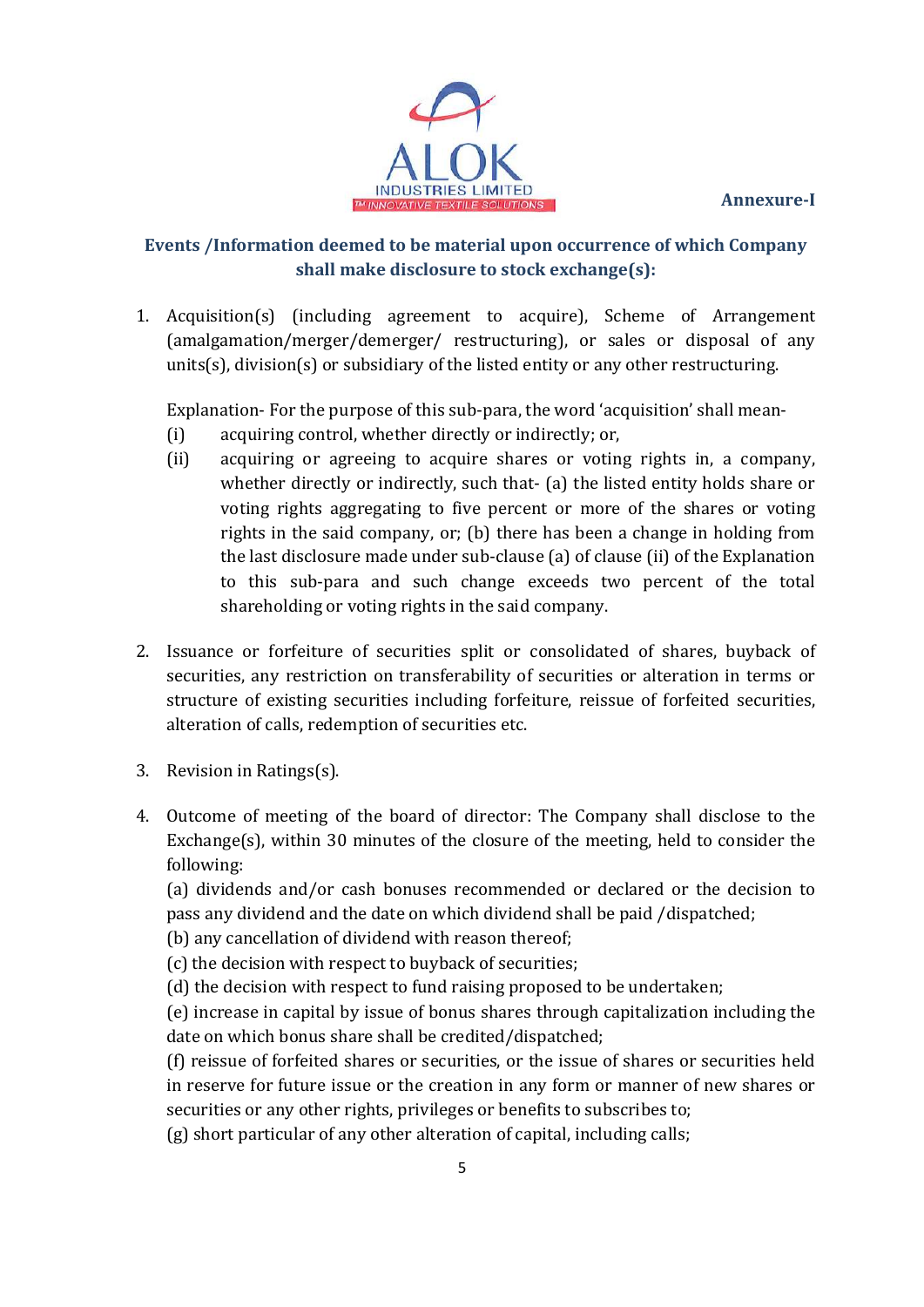

(h) financial result;

(i) decision on voluntary delisting by the listed entity from stock exchange(s);

- 5. Agreements (viz. Shareholders agreements(s), joint venture agreement(s), family settlement agreement(s) (to the extent that it impacts management and control of the listed entity), agreement(s)/treaty(ies)/contract(s) with media companies) which are binding and not in normal course of business, revision (s) or amendments (s) and termination(s) thereof;
- 6. Fraud /defaults by promoter or key managerial personnel or by listed entity or arrest of key managerial personnel or promoter.
- 7. Change in director, key managerial personnel (Managing Director, Chief Executive Officer, Chief Financial officer, Company Secretary etc.), Auditor and Compliance Officer.
- 8. Appointment or Discontinuance of share transfer agent.
- 9. Corporate debt restructuring.
- 10. One time settlement with Bank.
- 11. Reference to BIFR and winding-up petition filed by any party/creditors.
- 12. Issuance on Notices, call letters, resolution and circulars sent to shareholders, debentures holders or creditors or any class of them or advertisement in the media by the listed entity.
- 13. Proceeding of Annual and extraordinary general meeting of the company.
- 14. Amendments to memorandum and article of association of listed entity, in brief.
- 15. Schedule of analyst or institutional investor meet and presentations on financial result made by the listed entity to analyst or institutional investors;